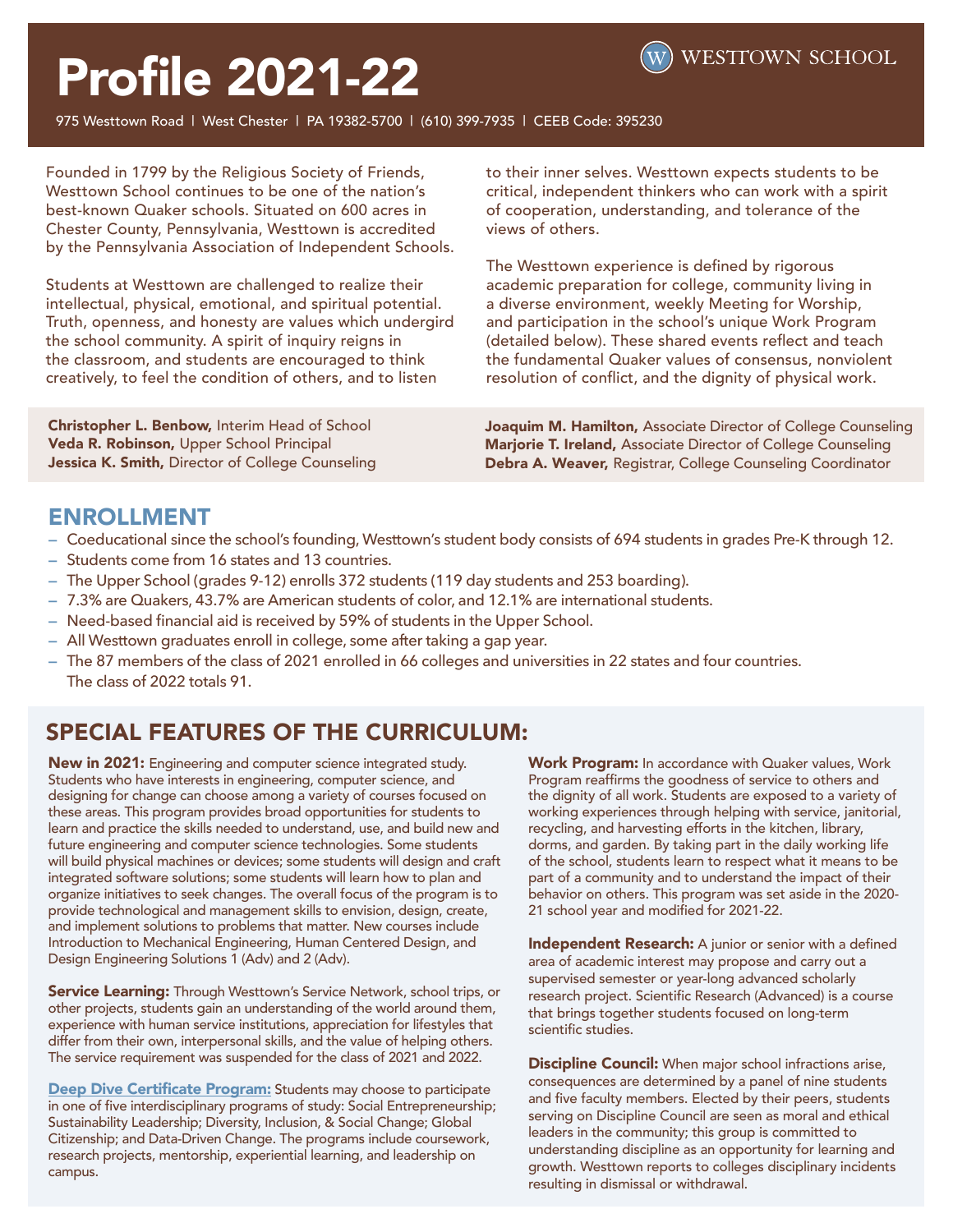# CURRICULUM

Course levels: All courses are college preparatory. Academic departments identify their most rigorous (college level) courses as Advanced. There are 50+ Advanced courses offered; it is impossible to take all of them. A complete description of our curriculum is available in our Curriculum Guide at westtown.edu.

Course load: A typical course load for freshmen and sophomores consists of five year-long courses and one or more semester-long courses. The minimum requirement for juniors and seniors is five courses per semester. The academic program offers students both breadth and depth of study across the curriculum; the faculty emphasizes the quality of study over quantity, especially in the junior and senior years. Summer courses for credit show the course, credit, and grade on the transcript.

## GRADING

Due to the Covid-19 pandemic, the Upper School was in distance learning for the last quarter of the 2019-20 school year. Students chose pass or numeric grades for their transcripts during the spring semester 2020. During the 2020-21 school year, the Upper School used hybrid learning, with some students fully remote the entire year. Students attended online or hybrid classes daily, with adjusted assessments. Students earned numeric grades for all semesters after spring 2020.

GPA: The GPA is calculated on a 100 point scale at the end of each school year. Only Westtown credit-bearing classes are included in the GPA. We include all graded courses and do not weight any class more heavily than another.

| Highest in Class of 2022 | ILowest GPA' | Mean GPA |
|--------------------------|--------------|----------|
| 98.4                     | 75.29        | 90.58    |

Reflecting the Quaker testimony of equality, comparative statistics (class rank, checkboxes) are not calculated. When students repeat a course, both grades appear on the transcript. Credit is awarded for the most recent course.

## ELEVENTH AND TWELFTH GRADE COURSES

#### ENGLISH

20th Century Dramatic Literature 1, 2 (Adv) 20th Century Literature 1, 2 American Literature 2 (Adv) Classical Connections (Adv) Contemporary Fiction 1, 2 Contemporary World Literature (English 11) Creative Writing (Adv) Dystopian Literature English Literature/Language Seminar: Int'l Stud Harlem Renaissance (Adv) Nonfiction Writing 1, 2 The Essay (English 12) World Mythology Writing with Power\*

#### **HISTORY**

African American Experience\* Ancient World 1: Egypt, India, China\* Ancient World 2: Western Africa, Europe\* Asian American Experience\* Contemporary Affairs\* Genocide Studies\* Hiroshima to 9/11: Part 1\* Hiroshima to 9/11: Part 2\* Latin American Experience\* Microeconomics/Macroeconomics Modern Africa\* Modern Asia\* Modern Europe: 20th Century Russia\* Modern Latin America\* World History\* World History: 1300-1800\* & 1800-2000\*

#### **MATHEMATICS**

Calculus 1\* Calculus 2 (Adv) Computer Aided Design 2 Differential Equations (Adv) Linear Algebra (Adv) Multivariable Calculus (Adv) **Statistics** 

#### ENGINEERING & COMPUTER SCIENCE

Computer Science 1, 2 (Adv) Design Engineering Design Engineering Solutions 1, 2 (Adv) Dynamic Application Development Web Development Studio Art Forum Computer Science Research

#### WORLD & CLASSICAL LANGUAGES

Chinese 3, 4 (Adv), 5 (Adv), 6 (Adv), 7 (Adv) French 3, 4 (Adv), 5 (Adv), 6 (Adv) Latin 3, 4 (Adv), 5 (Adv) Spanish 3, 4 (Adv), 5 (Adv), 6 (Adv), 7 (Adv)

#### **SCIENCE**

Anatomy & Physiology (Adv) Applied Chemistry Astrophysics Biology of Disease Biology of Sexuality and Drugs Chemical Bonding/Equilibrium (Adv) Chemical Reactions (Adv) Electricity & Magnetism (Adv) Environmental Science 1, 2\* Environmental Research (Adv) Evolution (Adv) Modern Physics (Adv) Scientific Research (Adv)

#### RELIGION

Business and the Good Society (Adv) Environmental Justice\* Religion,Gender, and Sexuality\* Religion, Resistance, and Revolution\* World Religions 1: Judaism and Christianity World Religions 2: Hinduism, Buddhism, Islam

*The classes with an asterisk \* can be taken with an advanced option.*

### Graduation requirements include the following:

4 English 2 History (including US) 3 Mathematics 2 Language

2 Lab Science 1.5 Art

\* An asterisk indicates the course is offered 1.75 Religion (World Religions 1, World Religions 2, & 1 elective)